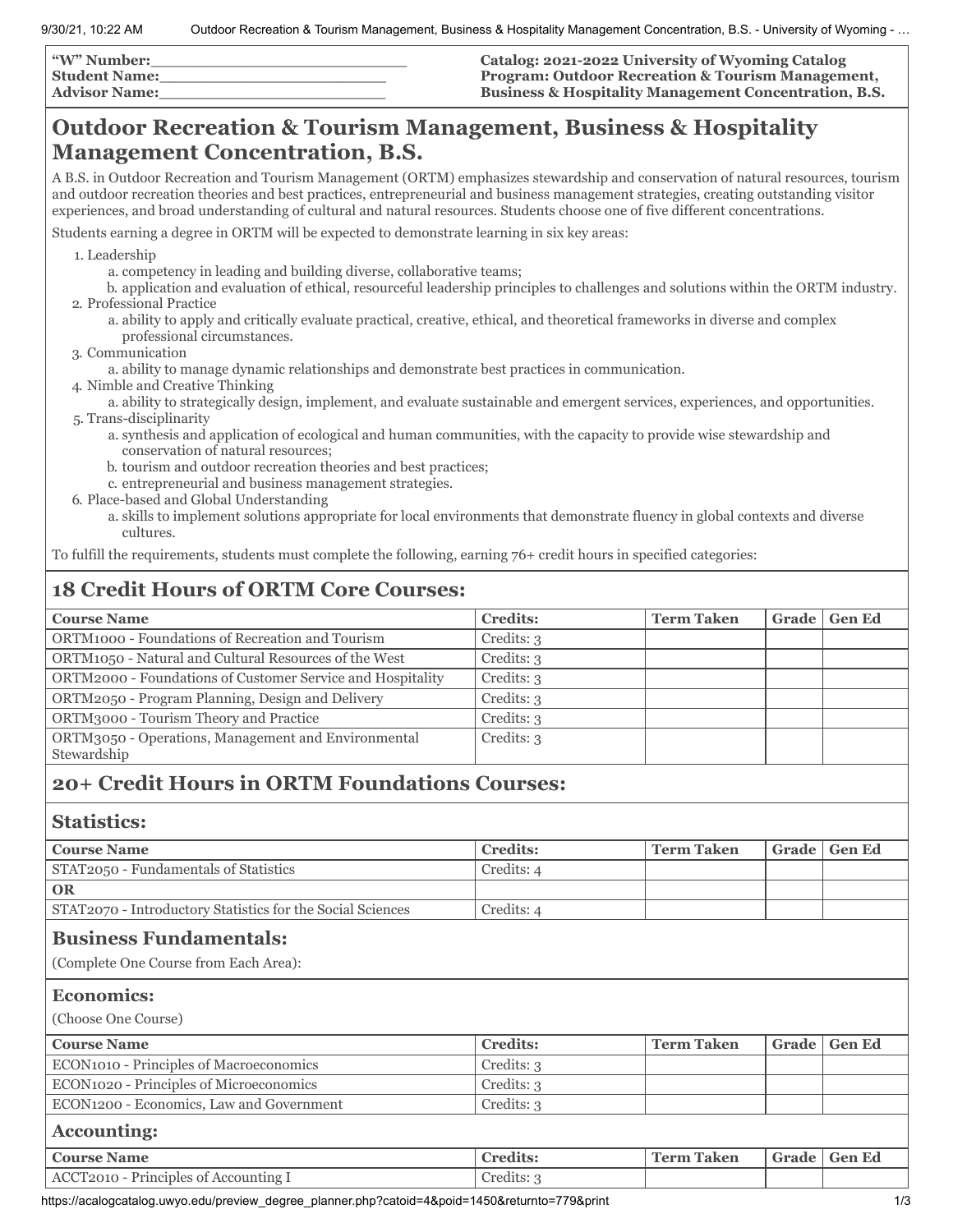| <b>Marketing:</b>                                                                  |                 |                   |       |                |
|------------------------------------------------------------------------------------|-----------------|-------------------|-------|----------------|
| <b>Course Name</b>                                                                 | <b>Credits:</b> | <b>Term Taken</b> | Grade | <b>Gen Ed</b>  |
| MKT3210 - Introduction to Marketing                                                | Credits: 3      |                   |       |                |
| <b>Environment &amp; Natural Resources:</b>                                        |                 |                   |       |                |
| <b>Environmental Science:</b>                                                      |                 |                   |       |                |
| (Choose One Course)                                                                |                 |                   |       |                |
| <b>Course Name</b>                                                                 | <b>Credits:</b> | <b>Term Taken</b> | Grade | <b>Gen Ed</b>  |
| ENR1200 - Environment                                                              | Credits: 4      |                   |       |                |
| ENR1500 - Water, Dirt, and Earth's Environment                                     | Credits: 4      |                   |       |                |
| GEOL1500 - Water, Dirt, and Earth's Environment                                    | Credits: 4      |                   |       |                |
| GEOG1010 - Introduction to Physical Geography                                      | Credits: 4      |                   |       |                |
| GEOL1100 - Physical Geology                                                        | Credits: 4      |                   |       |                |
| <b>Conservation &amp; Sustainability:</b>                                          |                 |                   |       |                |
| (Choose One Course)                                                                |                 |                   |       |                |
| <b>Course Name</b>                                                                 | <b>Credits:</b> | <b>Term Taken</b> | Grade | <b>Gen Ed</b>  |
| ENR2300 - Foundations of Sustainability                                            | Credits: 3      |                   |       |                |
| ENR4560 - Conservation Entrepreneurship                                            | Credits: 3      |                   |       |                |
| GEOL1600 - Global Sustainability: Managing Earth's Resources                       | Credits: 4      |                   |       |                |
| GEOG4040 - Conservation of Natural Resources                                       | Credits: 3      |                   |       |                |
| RNEW1000 - Wyoming Wildlands: Science and Stewardship                              | Credits: 3      |                   |       |                |
| <b>People &amp; Culture:</b>                                                       |                 |                   |       |                |
|                                                                                    |                 |                   |       |                |
| <b>Social Science:</b>                                                             |                 |                   |       |                |
| (Choose One Course)                                                                |                 |                   |       |                |
| <b>Course Name</b>                                                                 | <b>Credits:</b> | <b>Term Taken</b> | Grade | <b>Gen Ed</b>  |
| GEOG1000 - World Regional Geography                                                | Credits: 3      |                   |       |                |
| GEOG1020 - Introduction to Human Geography                                         | Credits: 3      |                   |       |                |
| PSYC1000 - General Psychology                                                      | Credits: 3      |                   |       |                |
| SOC1000 - Sociological Principles                                                  | Credits: 3      |                   |       |                |
| <b>Culture/Diversity:</b>                                                          |                 |                   |       |                |
| (Choose One Course)                                                                |                 |                   |       |                |
| <b>Course Name</b>                                                                 | <b>Credits:</b> | <b>Term Taken</b> |       | Grade   Gen Ed |
| AMST2010 - Introduction to American Studies                                        | Credits: 3      |                   |       |                |
| ENR3620 - Environmental Justice                                                    | Credits: 3      |                   |       |                |
| POLS3620 - Environmental Justice                                                   | Credits: 3      |                   |       |                |
| ENR2000 - Environment and Society                                                  | Credits: 3      |                   |       |                |
| GEOG3400 - Traditional Ecological Knowledge                                        | Credits: 3      |                   |       |                |
| NAIS3400 - Traditional Ecological Knowledge                                        | Credits: 3      |                   |       |                |
| HIST2290 - History of North American Indians                                       | Credits: 3      |                   |       |                |
| NAIS2290 - History of North American Indians                                       | Credits: 3      |                   |       |                |
| NAIS1001 - Foundations in American Indian Studies                                  | Credits: 3      |                   |       |                |
| NAIS1030 - Social Justice in the 21st Century                                      | Credits: 3      |                   |       |                |
| NAIS1350 - American Indians in Contemporary Society                                | Credits: 3      |                   |       |                |
| 13+ Credit Hours in Synthesis & Applied Experience:                                |                 |                   |       |                |
| <b>Professional Semester:</b>                                                      |                 |                   |       |                |
| (Complete all Courses in the Same Semester)                                        |                 |                   |       |                |
| <b>Course Name</b>                                                                 | <b>Credits:</b> | <b>Term Taken</b> | Grade | <b>Gen Ed</b>  |
| ORTM4900 - Outdoor Recreation and Tourism Management<br><b>Business Strategies</b> | Credits: 3      |                   |       |                |
| ORTM4901 - Human Dimensions of Outdoor Recreation and                              | Credits: 3      |                   |       |                |